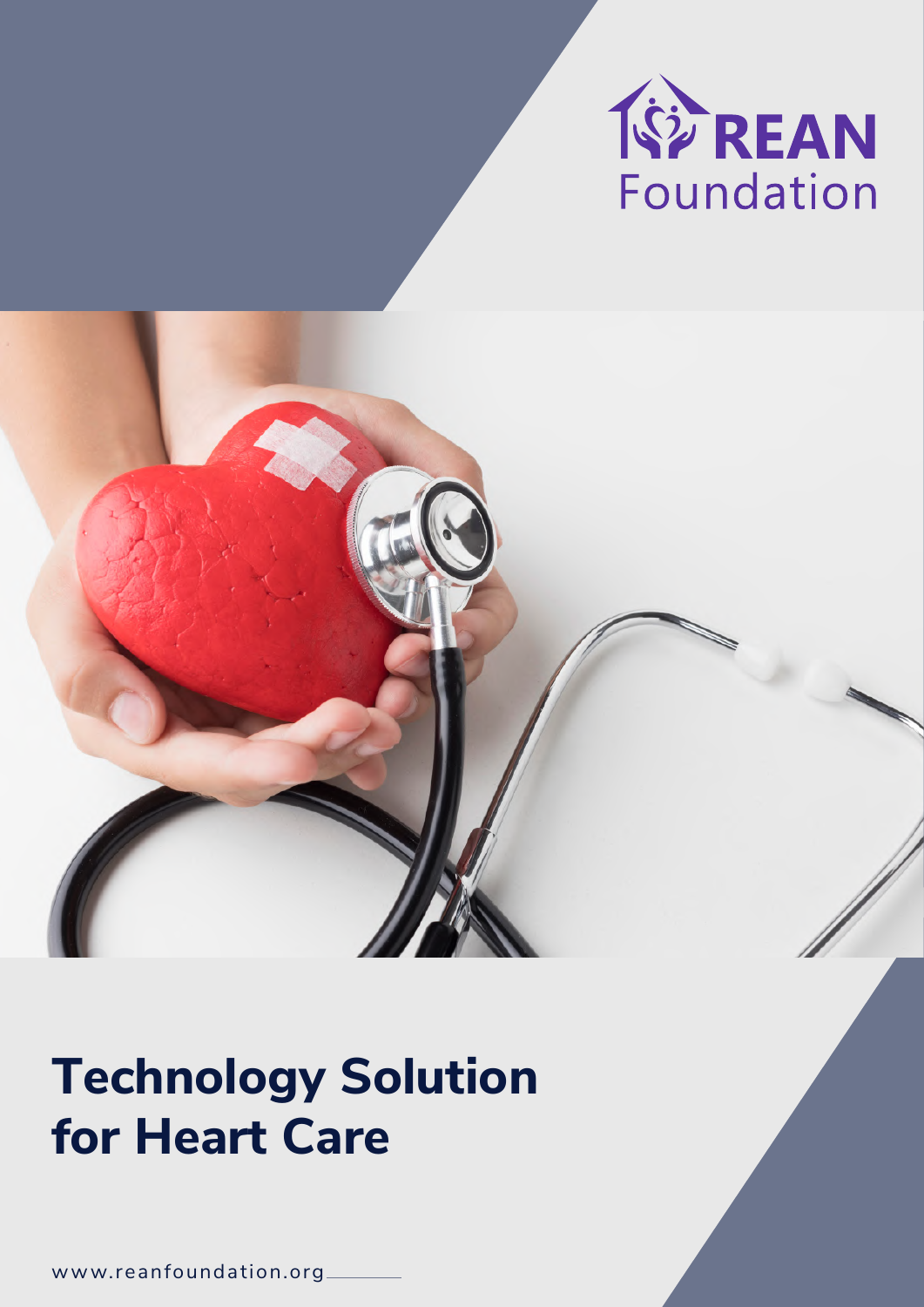Heart disease is a leading cause of death, but it's not inevitable. There are many health conditions, lifestyle patterns, age and family history that play a role in increasing your risk for heart disease. These are called risk factors - some of them are there with you because of your genes and family history and cannot be changed. But there are some risk factors that you can control and reduce your susceptibility to this condition.

## Risk factors that cannot be changed Risk factors that can be controlled



# What behaviour can increase the risk of heart disease?

- Centers for Disease Control and Prevention states the following lifestyle choices that can increase the risk for heart disease.
- Eating a diet high in saturated fats, trans fat, and cholesterol has been linked to heart disease and related conditions, such as atherosclerosis. Also, too much salt (sodium) in the diet can raise blood pressure.
- Not getting enough physical activity can lead to heart disease. It can also increase the chances of having other medical conditions that are risk factors, including obesity, high blood pressure, high cholesterol, and diabetes. Regular physical activity can lower your risk for heart disease.
- Drinking too much alcohol can raise blood pressure levels and the risk for heart disease. It also increases levels of triglycerides, a fatty substance in the blood which can increase the risk for heart disease.

**Women should have no more than 1 drink a day. Men should have no more than 2 drinks a day.**

Tobacco use increases the risk for heart disease and heart attack: Cigarette smoking can damage the heart and blood vessels, which increases the risk for heart conditions such as atherosclerosis and heart attack. Nicotine raises blood pressure whereas carbon monoxide from cigarette smoke reduces the amount of oxygen that blood can carry.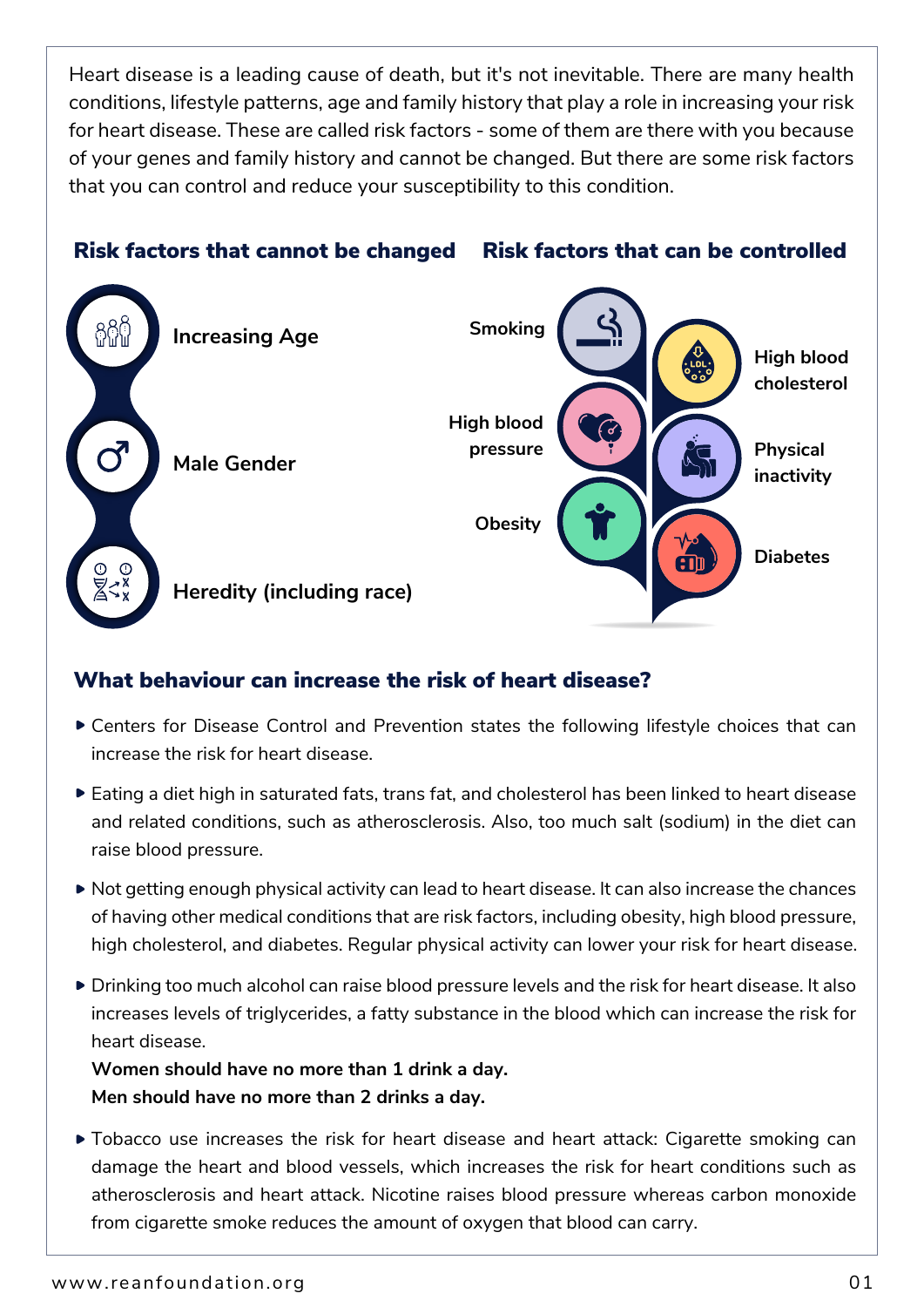This shows that adopting healthy behaviors like having a balanced diet and regular exercise can influence the outcomes heavily along with the adherence to medication. Family and friends can play a vital role in supporting individuals trying to follow the care plan advised by the doctor to achieve a healthy heart.

Healthcare systems are bringing about a change to point the effort on empowering people. The medical care processes all over the world are getting redesigned so that patients and families are informed, empowered, and engaged in their own health care and able to engage with their doctor in making healthcare decisions and ensuring that they meet their goals for health and life.





#### Track Your Heart Stats

Men and women need to regularly check their health status and discuss with the doctor to assess their risk for future conditions and plan any lifestyle changes. The goal is for people to determine whether any of these factors are abnormal, allowing them to take appropriate action to reduce their risk for CVD.

#### Maintaining Optimum Body Weight

Adopting good health habits of balanced eating and regular physical activity can help you lose weight more easily and keep it off for good. Estimating serving size to track daily calorie intake can be quickly mastered and planned as per optimum need of the individuals based on their daily activity levels.